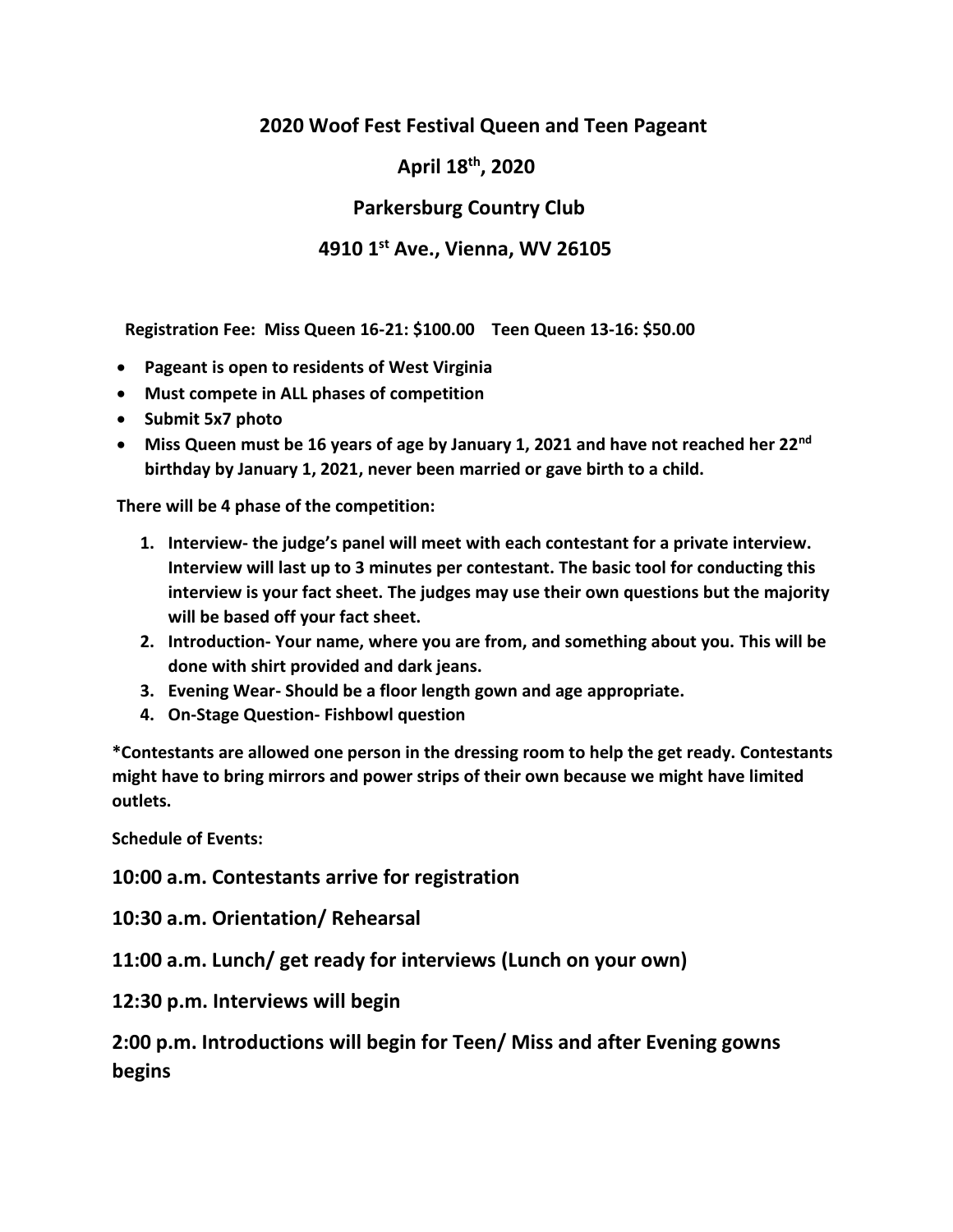**Our 2020 Woof Fest Festival Queen will receive a cash award at the end of her reign after attending all of her scheduled events. Also she will receive a fantastic gift package, Crown, sash, and her application fee and hotel paid to the 2020 WVAFF Pageant. Teen Queen will receive a gift package, crown, and sash. Total number of contestants will determine runner-ups in each age group. The new Queens must participate in all Woof Fest and Mountwood Park activities and fundraising events for WVAFF. Miss Woof Fest Festival Queen will be under contract from April 18th, 2020 until the relinquishment of her title. She will also be required to go to the WVAFF in 2020 and attend all events asked by the director. The winners will have to sign a contract after the pageant with the rules and regulations. The Queens may not hold another WVAFF title during their reign.**

**You must use the enclosed forms, application is one page only, and no additional pages may be attached. Please type application or use black ink. Mail application, entry fee, one black/white or colored 5x7 photo (head/shoulders only) to the address included. If you have any questions you can call me or email me: Wendi Williams 304-834-4040 [wwilliams1423@yahoo.com](mailto:wwilliams1423@yahoo.com)**

**Please make checks out to: Friends of Mountwood Park** 

**Mailing address is P.O. Box 2094, Parkersburg, WV 26102** 

**DON'T FORGET- POSTMARK DEADLINE- MARCH 31st, 2020!!!** 

**THERE WILL BE NO LATE ENTRIES ACCEPTED!!!**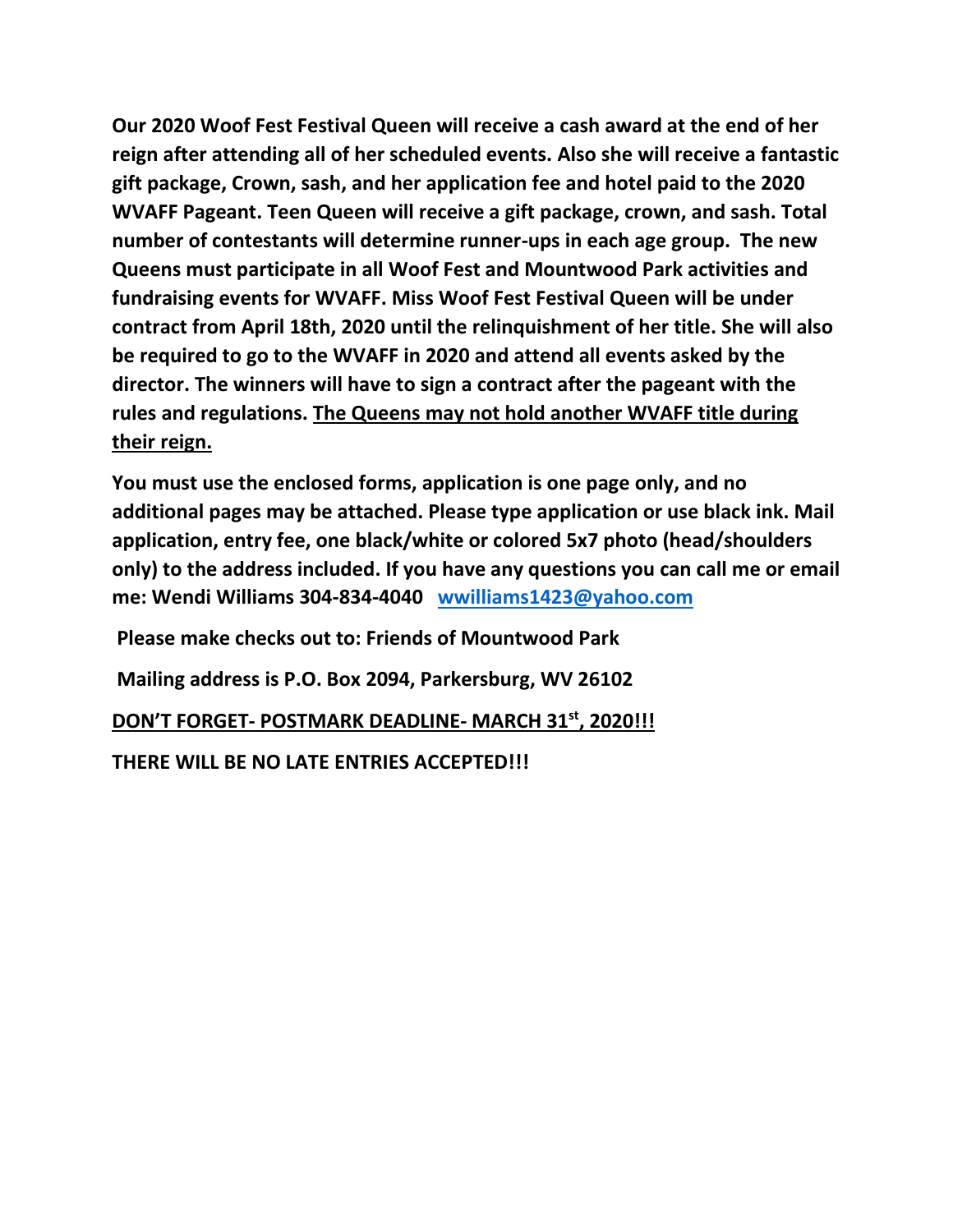## **Woof Fest Festival Pageant entry Form**

| Shirt Size: ______                                                                                                                                    |  |  |  |
|-------------------------------------------------------------------------------------------------------------------------------------------------------|--|--|--|
|                                                                                                                                                       |  |  |  |
|                                                                                                                                                       |  |  |  |
|                                                                                                                                                       |  |  |  |
| Birth Date: ______________ Age: _______ Hair: _________________ Eyes: _________________                                                               |  |  |  |
|                                                                                                                                                       |  |  |  |
|                                                                                                                                                       |  |  |  |
|                                                                                                                                                       |  |  |  |
|                                                                                                                                                       |  |  |  |
|                                                                                                                                                       |  |  |  |
|                                                                                                                                                       |  |  |  |
| ,我们也不能在这里的时候,我们也不能在这里的时候,我们也不能会不能会不能会不能会不能会不能会不能会不能会不能会不能会不能会不能会。<br>第2012章 我们的时候,我们的时候,我们的时候,我们的时候,我们的时候,我们的时候,我们的时候,我们的时候,我们的时候,我们的时候,我们的时候,我们的时候,我 |  |  |  |
| Special Interests, Activities or Honors, etc.:                                                                                                        |  |  |  |
| and the control of the control of the control of the control of the control of the control of the control of the                                      |  |  |  |
|                                                                                                                                                       |  |  |  |

(Typewritten or printed in black ink please)